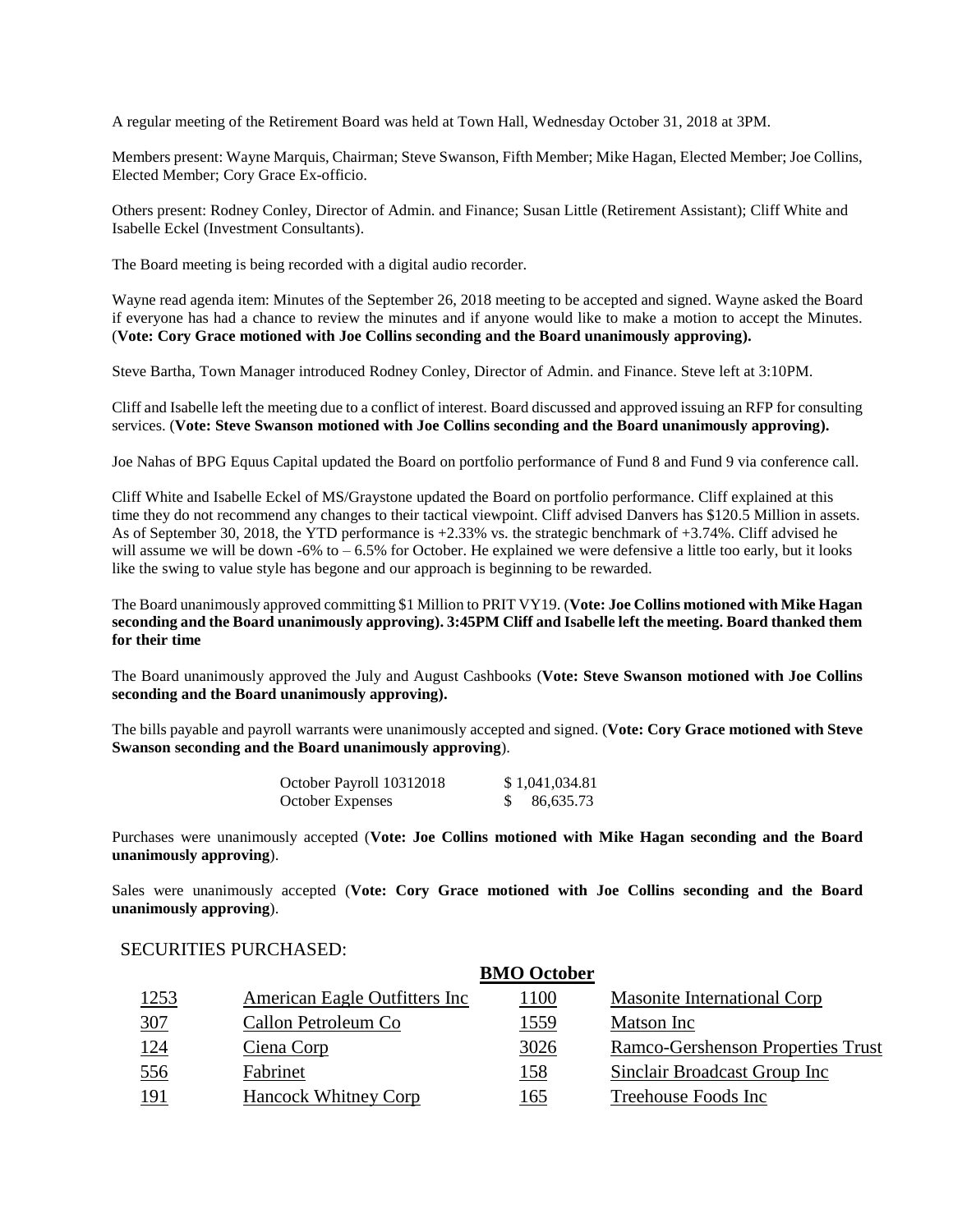| 4775    | Helix Energy Solutions Group Inc      | 1116                     | Unit Corp                    |
|---------|---------------------------------------|--------------------------|------------------------------|
| 321     | Insight Enterprises Inc.              | 971                      | Waddell & Reed Financial Inc |
| 229,000 | US Treasury Note 2.250%<br>02/15/2027 | <b>Hillswick October</b> |                              |

|      |                                 | <b>Twin October</b> |                       |
|------|---------------------------------|---------------------|-----------------------|
| 10   | Amazon.com Inc                  | 580                 | Oracle Corp           |
| 860  | Athene Holding Ltd.             | 1860                | Pultegroup Inc        |
| 520  | Occidental Petroleum Corp       | 410                 | Ross Stores Inc       |
| 1900 | Old Republic International Corp | 240                 | <b>Starbucks Corp</b> |

## **BMO September**

| <u>1595</u>     | <b>American Eagle Outfitters</b> | 293         | Matson Inc                        |
|-----------------|----------------------------------|-------------|-----------------------------------|
| 1312            | Bed Bath & Beyond Inc            | <u>383</u>  | Ramco-Gersehnson Properties Trust |
| <u>386</u>      | Callon Petroleum Inc             | <u>527</u>  | Sinclair Broadcast Group Inc      |
| 585             | Ciena Corp                       | 2483        | Southwestern Energy Co            |
| 371             | Eagle Bancorp Inc                | 1456        | Stag Industrial Inc               |
| 564             | Fabrinet                         | 656         | <b>Travelport Worldwide Ltd</b>   |
| $\overline{29}$ | <b>Hancock Whiteny Corp</b>      | 572         | Treehouse Foods Inc               |
| 288             | Helix Energy Solutions Group Inc | <u> 135</u> | Unit Corp                         |
| 54              | <b>Insight Enterprises Inc.</b>  | 439         | Waddell & Reed Financial Inc      |
| 231             | Masonite International Inc       |             |                                   |

#### SECURITIES SOLD:

|     |                                      | <b>BMO</b> October |                              |
|-----|--------------------------------------|--------------------|------------------------------|
| 356 | <b>Benchmark</b>                     | 682                | Perficient                   |
|     | Computer Programs & Systems          |                    |                              |
| 226 | Inc                                  | 859                | <b>S&amp;T</b> Bancorp Inc   |
| 620 | <b>CSG</b> Systems International Inc | 998                | <b>Stifel Financial Corp</b> |
| 616 | <b>First Industrial Realty Trust</b> | 10382              | Tetra Technologies Inc       |
| 533 | Koppers Holdings Inc                 | 152                | <b>TTM</b> Technologies Inc  |
| 474 | Northwestern Corp                    | 1369               | Virtusa Corp                 |

## **Hillswick October**

|         | US Treasury Note 2.750% |
|---------|-------------------------|
| 205,000 | 02/15/2019              |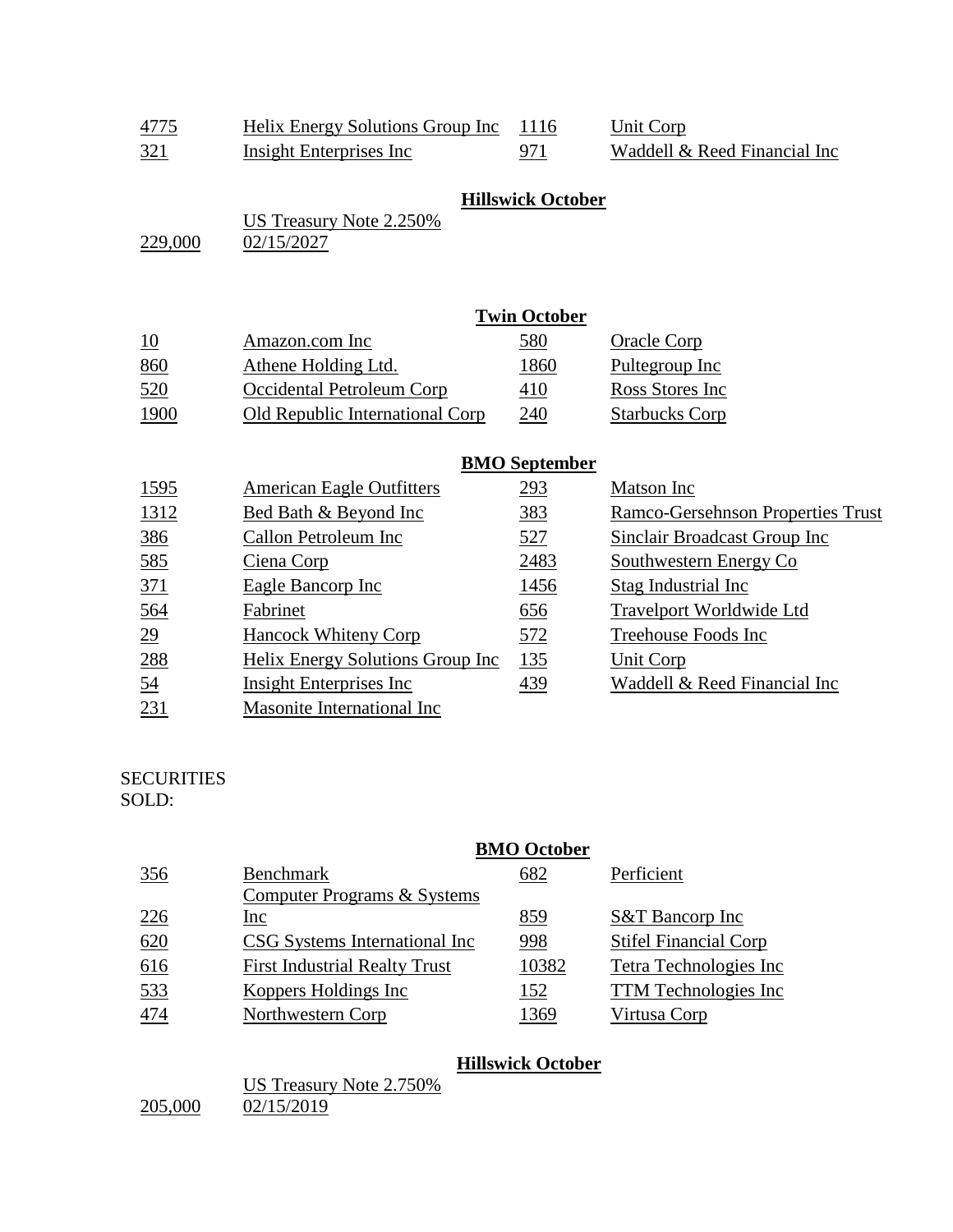# **Lyrical October**

Corning Inc

|            |                      | <b>Twin October</b> |                        |
|------------|----------------------|---------------------|------------------------|
| <u>710</u> | Applied Material Inc | 410                 | Electronic Arts Inc    |
| 2400       | Brown & Brown Inc    | 200                 | Lam Research Corp      |
| 300        | Concho Resources Inc | 550                 | Liberty Broadband Corp |

# **BMO September**

| 1123           | <b>Benchmark Electronics Inc</b>     | 309        | <b>Northwestern Corp</b>     |
|----------------|--------------------------------------|------------|------------------------------|
| 201            | CSG Systems International Inc        | <u>244</u> | Perficient Inc               |
|                | Computer Programs & Systems          |            |                              |
| $\frac{46}{5}$ | Inc                                  | 309        | <b>Stifel Financial Corp</b> |
| 145            | Emcor Group Inc                      | 415        | TTM Technologies Inc         |
| 263            | Entegris Inc                         | 1733       | Tailored Brands Inc          |
| 1003           | <b>First Industrial Realty Trust</b> | 304        | Tetra Technologies Inc       |
| 115            | Integer Holdings Corp                | 75         | Virtusa Corp                 |
| 671            | Koppers Holdings Inc                 | 1051       | XO Group Inc                 |
| 312            | Merit Medical Systems Inc            |            |                              |
|                |                                      |            |                              |

## **Lyrical September**

| 395        | <b>Adient PLC</b>                    | 946  | Goodyear Tire & Rubber Co             |
|------------|--------------------------------------|------|---------------------------------------|
| 556        | Aecom                                | 775  | <b>HCA</b> Healthcare Inc             |
| 688        | Aercap Holdings NV                   | 321  | Hertz Global Holdings Inc             |
| 210        | <b>Affiliated Managers Group Inc</b> | 1237 | <b>Johnson Controls International</b> |
| 1385       | Aflac, Inc.                          | 838  | Lincoln National Corp                 |
| <u>504</u> | Ameriprise Financial Inc             | 1408 | National Oilwell Varco Inc            |
| 369        | Anthem, Inc.                         | 442  | <b>NCR Corp</b>                       |
| 537        | Arris International PLC              | 593  | Owens-Illinois Inc                    |
| 229        | Assurant Inc                         | 1980 | Qurate Retail Inc                     |
| 337        | Avis Budget Group Inc                | 1769 | Suncor Energy Inc                     |
| 292        | Broadcom Inc                         | 150  | <b>Tech Data Corp</b>                 |
| 540        | Celanese Corp                        | 203  | Tenneco Inc                           |
| 694        | Commscope Holding Co Inc             | 897  | <b>Western Digital Corp</b>           |
| 2150       | Corning Inc                          | 1798 | Western Union Co                      |
| 531        | Crown Holdings Inc                   | 265  | <b>Whirlpool Corp</b>                 |
|            |                                      |      |                                       |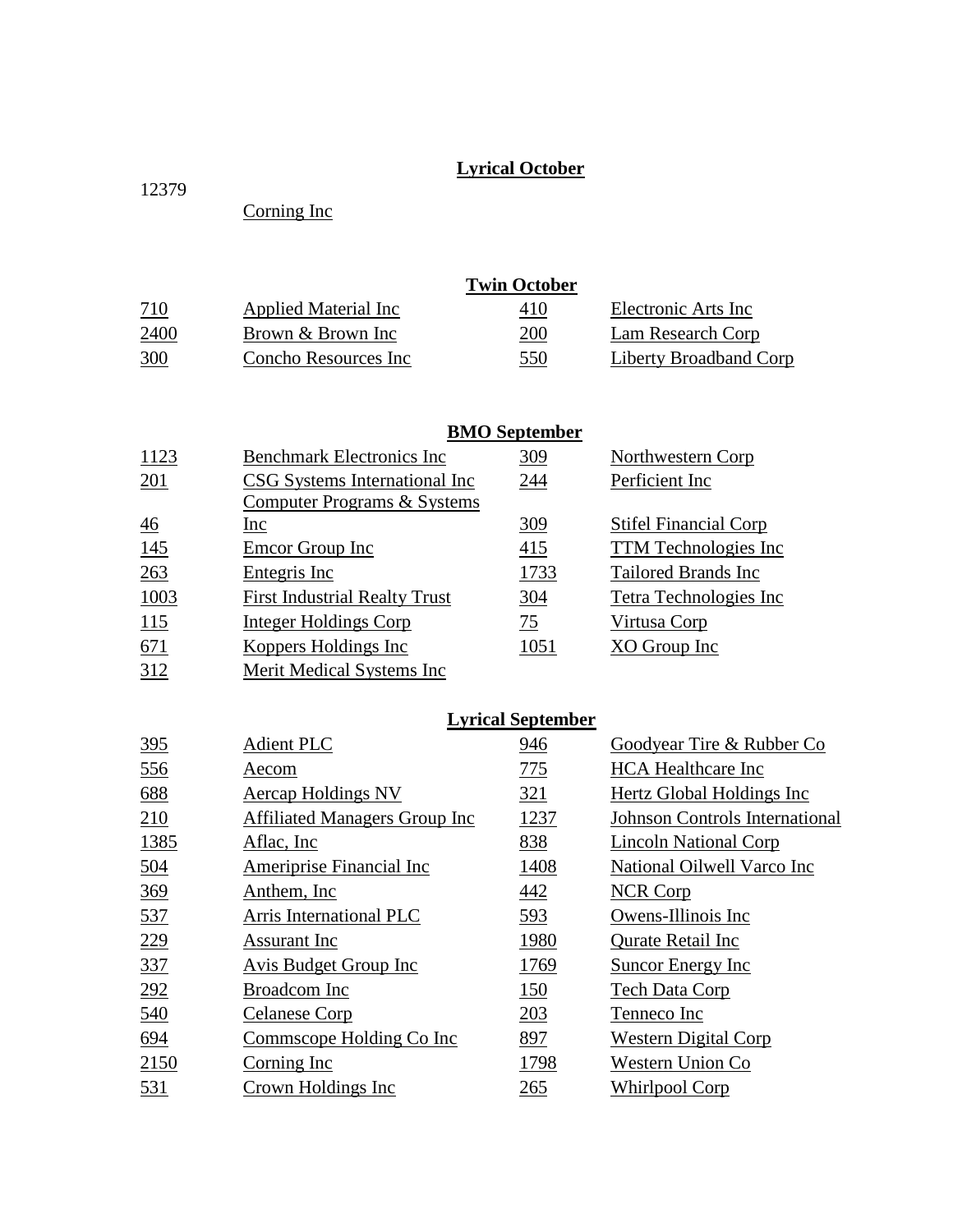| <u>558</u>       | <b>EOG</b> Resources Inc             | 396                   | <b>Willis Towers Watson PLC</b>               |
|------------------|--------------------------------------|-----------------------|-----------------------------------------------|
| 2088             | Flex Ltd                             |                       |                                               |
|                  |                                      |                       |                                               |
|                  |                                      | <b>Twin September</b> |                                               |
| 300              | AT&T                                 | $\underline{50}$      | <b>ITT</b> Inc                                |
| <u>50</u>        | Abbvie Inc                           | $\underline{50}$      | <b>Jack Henry &amp; Associates Inc</b>        |
| <u>50</u>        | <b>Accenture Plc</b>                 | $\underline{50}$      | Johnson & Johnson                             |
| $\overline{20}$  | Align Technology Inc                 | <u>100</u>            | <b>JPMorgan Chase &amp; Co</b>                |
| <u>100</u>       | <b>Ally Financial Inc</b>            | 200                   | <b>Kimco Realty Group</b>                     |
| $\frac{30}{5}$   | Alphabet Inc-Cl A                    | $\underline{50}$      | Lazard Ltd                                    |
| <u>50</u>        | Amgen Inc                            | <u>50</u>             | Lear Corp                                     |
| <u>100</u>       | <b>Annaly Capital Management Inc</b> | 50                    | <b>Liberty Media Corp-Liberty Formula One</b> |
| 50               | <b>AO</b> Smith Corp                 | 50                    | <b>Lincoln National Corp</b>                  |
| 100              | Apple Inc                            | 100                   | Marathon Oil Corp                             |
| <u>50</u>        | <b>Applied Materials Inc</b>         | 50                    | Merck & Co Inc                                |
| 50               | Arrow Electronics Inc                | 50                    | Micron Technology Inc                         |
| $\overline{40}$  | <b>Automatic Data Processing</b>     | <u>120</u>            | <b>Microsoft Corp</b>                         |
| 300              | <b>Bank of America Corp</b>          | $\underline{50}$      | Mondelez International Inc                    |
| <u>50</u>        | <b>Baxter International Inc</b>      | 50                    | <b>National Instruments Corp</b>              |
| <u>50</u>        | Berkshire Hathaway Inc               | 100                   | New Corp                                      |
| 50               | Bristol-Myers Squibb Co              | <b>100</b>            | <b>Newmont Mining Corp</b>                    |
| <u>120</u>       | Brown & Brown Inc                    | $\underline{50}$      | Nike Inc                                      |
| <u>100</u>       | <b>Chimera Investment Corp</b>       | $\underline{50}$      | <b>Nvidia Corp</b>                            |
| <b>100</b>       | Cisco Systems Inc                    | 100                   | <b>OGE Energy Corp</b>                        |
| <u>100</u>       | Citigroup Inc                        | <u>100</u>            | <b>Oracle Corp</b>                            |
| 150              | Coco-Cola Co                         | 100                   | <b>Paramount Group Inc</b>                    |
| 100              | <b>Comcast Corp</b>                  | $\underline{50}$      | PepsiCo Inc                                   |
| 50               | ConocoPhillips                       | 150                   | Pfizer Inc                                    |
| 100              | <b>Cubesmart</b>                     | 100                   | <u>Procter &amp; Gamble Co</u>                |
| $\underline{50}$ | <b>CVS Health Corp</b>               | $\underline{50}$      | Prologis Inc                                  |
| $\underline{50}$ | Darden Restaurants                   | $\underline{50}$      | Public Service Enterprise Group               |
| <u>100</u>       | Domtar Corp                          | 50                    | Robert Half International Inc                 |
| <u>50</u>        | Dover Corp                           | $\underline{50}$      | Schlumberger Ltd                              |
| $\underline{50}$ | DowDuPont Inc                        | $\underline{50}$      | Snap-On Inc                                   |
| $\underline{50}$ | East West Bancorp Inc                | $\underline{50}$      | Southwest Airlines Co                         |
| $\underline{50}$ | Eaton Corp Plc                       | $\underline{50}$      | <b>Starbucks Corp</b>                         |
| $\underline{50}$ | Eli Lilly & Co                       | $\underline{50}$      | <b>State Street Corp</b>                      |
| $\underline{50}$ | <b>Exelon Corp</b>                   | $\underline{50}$      | Synopsis Inc                                  |
| $\underline{50}$ | Expeditors International of WA       | $\underline{50}$      | <b>Texas Instruments</b>                      |
| 50               | Exxon Mobil Corp                     | 50                    | <b>Textron Inc</b>                            |
| $\frac{30}{2}$   | Facebook Inc                         | 50                    | <b>Tyson Foods Inc</b>                        |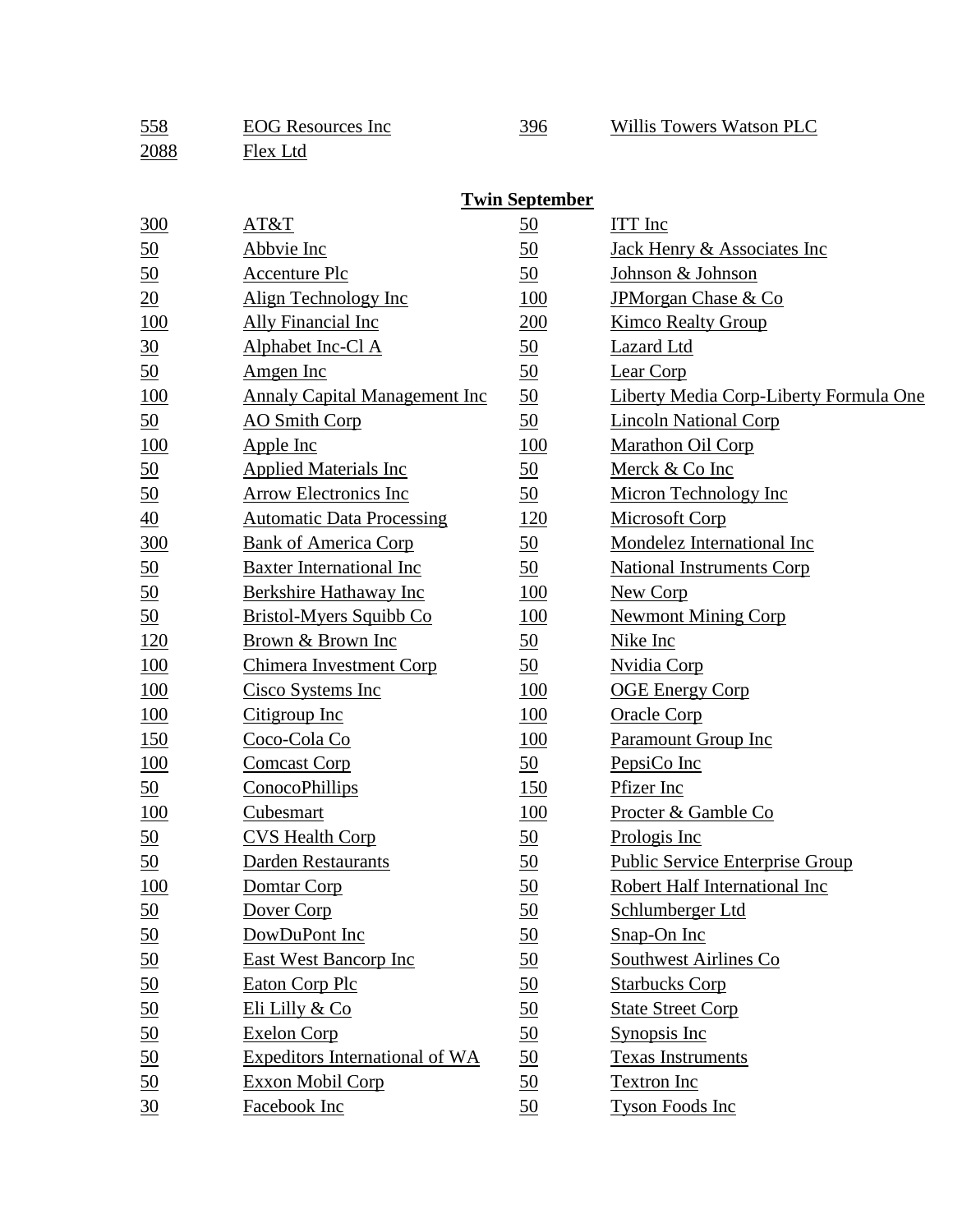| <u>150</u>       | <b>FirstEnergy Corp</b>              | <u>50</u>  | <b>UnitedHealth Group Inc</b> |
|------------------|--------------------------------------|------------|-------------------------------|
| $\underline{50}$ | <b>FMC Corp</b>                      | <u>50</u>  | <b>Valero Energy Corp</b>     |
| $\underline{50}$ | $Gap$ Inc                            | <u>100</u> | Verizon Communications Inc    |
| <u>50</u>        | General Motors Co                    | <u>50</u>  | Walgreens Boots Alliance Inc  |
| 100              | <b>Gentex Corp</b>                   | <u>50</u>  | Walmart Inc                   |
| $\underline{50}$ | Hawaiian Electric Industries         | <u>50</u>  | <b>Walt Disney Co</b>         |
| 50               | Home Depot Inc                       | <u>50</u>  | Wells Fargo & Co              |
| 100              | Host Hotels & Resorts Inc            | <u>50</u>  | Williams-Sonoma Inc           |
| <u>50</u>        | Ingersoll-Rand Plc                   | <u>50</u>  | Zendesk Inc                   |
| <u>100</u>       | <b>Intel Corp</b>                    | 100        | Zillow Group Inc              |
| <b>100</b>       | <b>International Game Technology</b> |            |                               |

The Board unanimously approved the following new members:

**Kathy Semons**, General Cafe. Worker, start date 9/17/18 (replaces Michelle Farrell - promotion)

**Joan Shay**, DHS Library Aide, start date 9/05/18 (replaces Nan Blanchette)

**Matthew Kidney**, Teacher Aide @ HRMS, start date 09/19/18 (replaces Darcy Bucchiere)

**Maureen Howlett**, Asst. Director of Senior & Social Services, start date 10/01/18 (new position)

**David Fields**, Planning Director, start date 10/04/18 (new position - reorganization)

**Michelle Merrow**, Teacher Aide @ Highlands, start date 10/15/18 (replaces K. Mansfield/promotion)

**Rodney Conley**, Director of Administration & Finance, start date 10/10/18 (replaces Travis Ahern)

**Kenneth Charette**, DHS Teacher Aide, start date 9/27/18 (replaces Patrick Dunn). **(Vote: Joe Collins motioned with Mike Hagan seconding and the Board unanimously approving).**

The Board unanimously approved the transfer of **Elizabeth Theberge**, trans. to MTRS, totaling \$8,235.19 with 4 years 3 months C/S; **Dominique Masse**, trans. to Wakefield, totaling \$1,566.10 with 9 months C/S **(Vote: Cory Grace motioned with Steve Swanson seconding and the Board unanimously approving).**

Approvals received from PERAC: **Olivia Silva**

Rodney Conley, Dir. of Admin. and Finance reviewed PERAC Memo's and other items of interest.

- PERAC Memo's: **None**
- Funding Ratio's
- Election for Board Member term 7/1/2019 (Joe Collins). Board unanimously approved naming Susan Little the Election Officer (**Vote: Mike Hagan motioned with Steve Swanson seconding and the Board unanimously approving).**

The Board unanimously affirmed Rodney Conley has the authority to sign contracts for the Board (**Vote: Steve Swanson motioned with Mike Hagan seconding and the Board unanimously approving).**